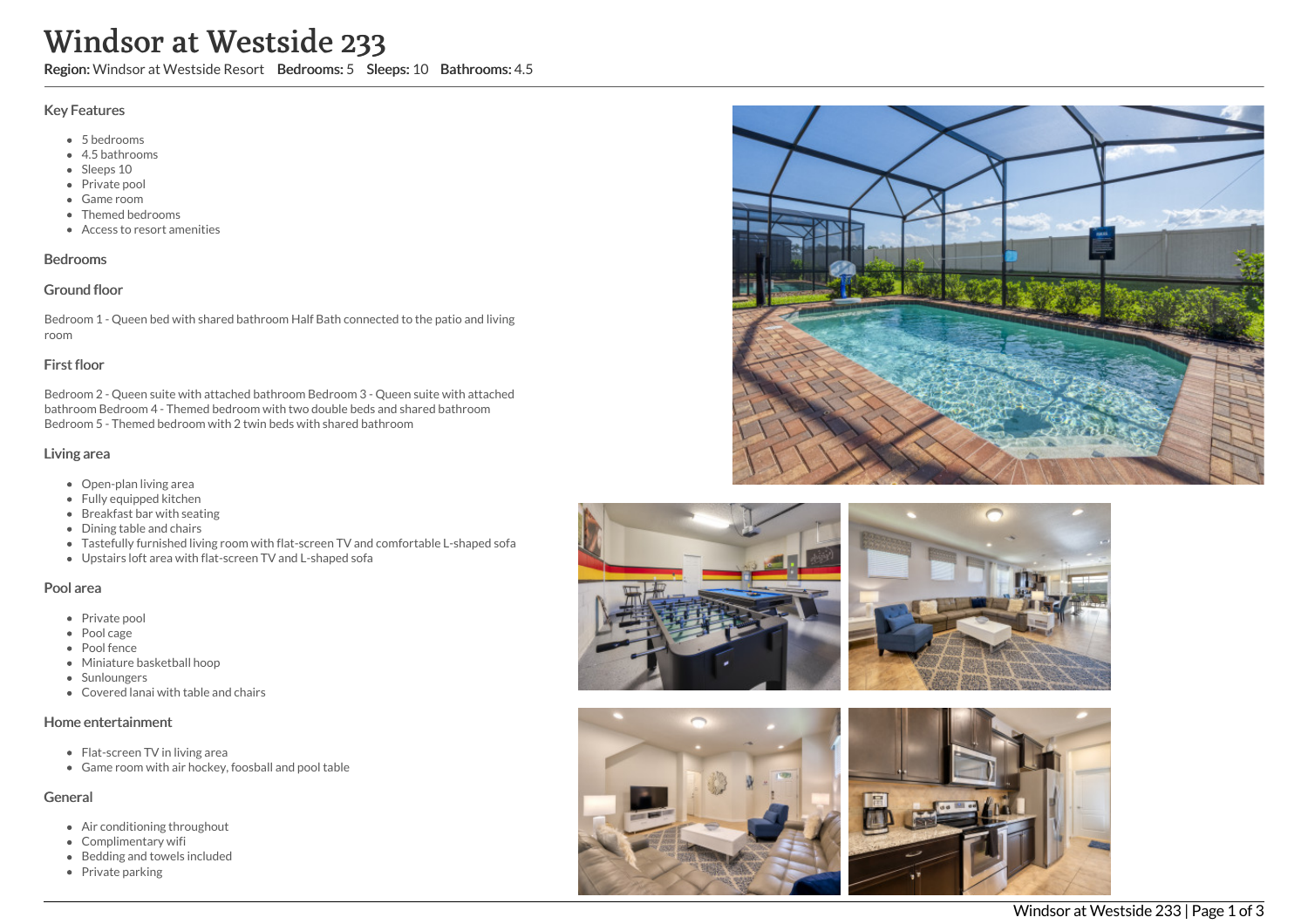#### Laundry room

- Washer and dryer
- Iron and ironing board

## Children's equipment available for hire

- Crib
- Stroller
- $\bullet$  High chair
- Pack and play

# Resort facilities

The prestigious Windsor at Westside community is conveniently located just a few miles from all of the top Orlando attractions including Disney World, Universal Studios and SeaWorld. Guests at this resort will benefit from full access to an extensive range of on-site amenities including an olympic-size swimming pool with a lazy river and a spacious sundeck; kids will enjoy the toddler pool and the splash fountains, whilst the adults can relax on the poolside beach. For a more active holiday, there is a games room, a fitness suite and multiple sports courts. After a busy day at the parks, guests can relax at the movie theater, have a drink at the clubhouse or visit the vast selection of on-site restaurants, shops and entertainment facilities.

# Places of interest

- Airport 30 miles
- Shopping (Disney Springs) 12 miles
- Disney World 8 miles
- Seaworld 17 miles
- Universal Studios 21.5 miles
- Legoland 30 miles
- Beaches (Cocoa Beach) 76 miles